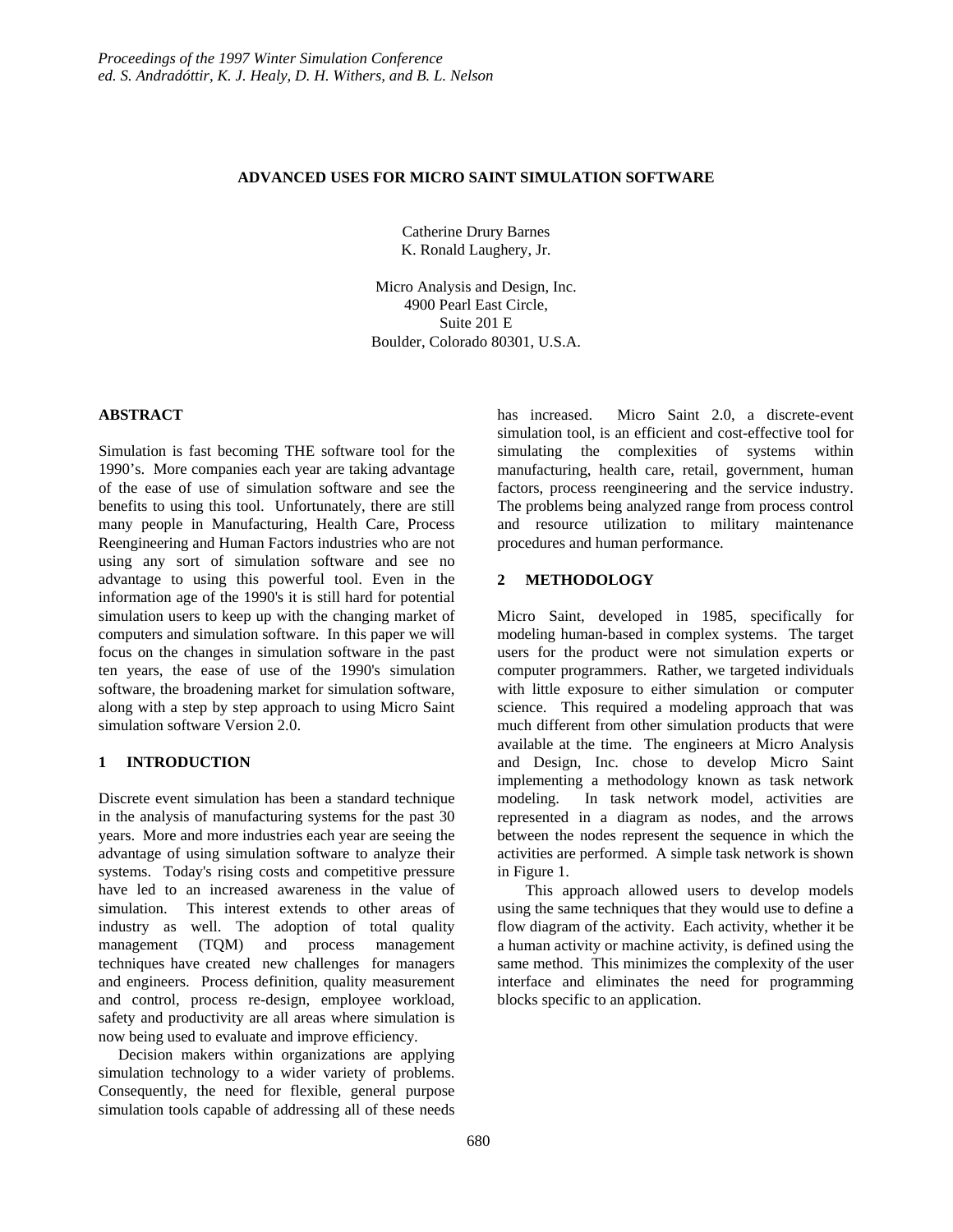

Figure 1: Sample Network Diagram

Over the years, the size and scope of the problems to which users wanted to apply Micro Saint has increased. This wider acceptance and use of Micro Saint in other application areas, including manufacturing and service industries, greatly influenced subsequent product development and enhancements. For example, there is rarely a need for defining queues when developing models of human performance, however, in order to remain competitive in the manufacturing market this capability to specify a queue, define parameters and collect data automatically was critical.

While Micro Saint has continued to evolve over the years, its origin in human-based systems modeling is still evident in the terminology that is associated with the product. A Micro Saint model may be composed of many networks, each a sequence of tasks to be performed by a human, a series of processes that define an organization, or a series of machines in a manufacturing plant. Networks are composed of either additional lower-level networks or "tasks." Although the identifier "task" has connotations of human activity, it is not restricted as such. Tasks represent the lowest level in the model and have specific parameters (timing information, conditions for execution, beginning and ending effects). An example of the window in Micro Saint for defining task information is presented in Figure 2. The following section explains the task parameters in more detail. Micro Saint is now available on Windows 95, Windows NT, Windows 3.X, Macintosh, and UNIX platforms.

#### **2.1 Task Timing Information**

The task "mean time" is the average time that a task takes to complete. For example, if the task represents a human activity such as "transfer patient to recovery room," then the mean time to execute is the average time that it takes to transfer the patient. If the task represents a machine in a manufacturing process, then the mean

time to execute is the average processing time for the machine. In many cases, the execution time is not constant. Rather, the elapsed time falls within a range of values that can be represented by a time distribution. Micro Saint supports more than 21 distribution types including normal, rectangular, exponential, gamma, Wiebull, Poisson, and others. In addition, users may enter parameters that control the spread of the distribution.

| <b>Task Description</b>                                                     |                                                                                           |  |  |  |
|-----------------------------------------------------------------------------|-------------------------------------------------------------------------------------------|--|--|--|
| He<br>Edit                                                                  |                                                                                           |  |  |  |
| 120<br><b>Looking at Task</b>                                               | Show<br>$\textcolor{blue}{\bigstar}$ Expressions $\textcolor{blue}{\bigstar}$ Notes       |  |  |  |
| 120<br><b>Task Number</b>                                                   | <b>Call Customer</b><br>Name                                                              |  |  |  |
| <b>Task Timing Information</b>                                              | <b>Time Distribution</b><br>Gamma                                                         |  |  |  |
| <b>Mean Time:</b>                                                           | <b>Standard Deviation:</b>                                                                |  |  |  |
| rtel 1,0  fteller_exp[cust[tag,1]];                                         | rtel[1,1];                                                                                |  |  |  |
| <b>Release Condition and Task Execution Effects</b>                         |                                                                                           |  |  |  |
| <b>Release Condition:</b><br>Beginning Effect:                              |                                                                                           |  |  |  |
| 1:                                                                          | frecord end customer wait}<br>profile[taq,4]:=clock-profile[taq,7];<br>{change # display} |  |  |  |
| Launch Effect:                                                              | <b>Ending Effect:</b>                                                                     |  |  |  |
| {move customer to teller}<br>create[tag,534,148+RND_VAR,915+R]<br>(ND VAR); |                                                                                           |  |  |  |
| Accept                                                                      | Cance                                                                                     |  |  |  |

Figure 2: Task Description Window in Micro Saint

Alternatively, the mean time may be determined by the current state of the system or by an attribute of the process itself. In human performance modeling, the mean time to perform a task may be influenced by such conditions as how long the human has been working, the skill level of the human, or the current workload. In an insurance claim processing model, the time it takes to process a claim may be determined by the type of claim or the location of the client.

### **2.2 Conditions for Execution**

Often, there are situations where a task cannot begin executing until certain conditions are met. A customer cannot make a transaction, even though the queue is empty, until a bank teller is available. A task may have resource requirements or other constraints (i.e., time of day, part type) that dictate when the task may begin executing. In Micro Saint, users enter a Boolean (logical) expression in the "release condition" field to control the execution of tasks. The release condition expression may be as simple as "teller  $\langle 0 \rangle$ ", or it may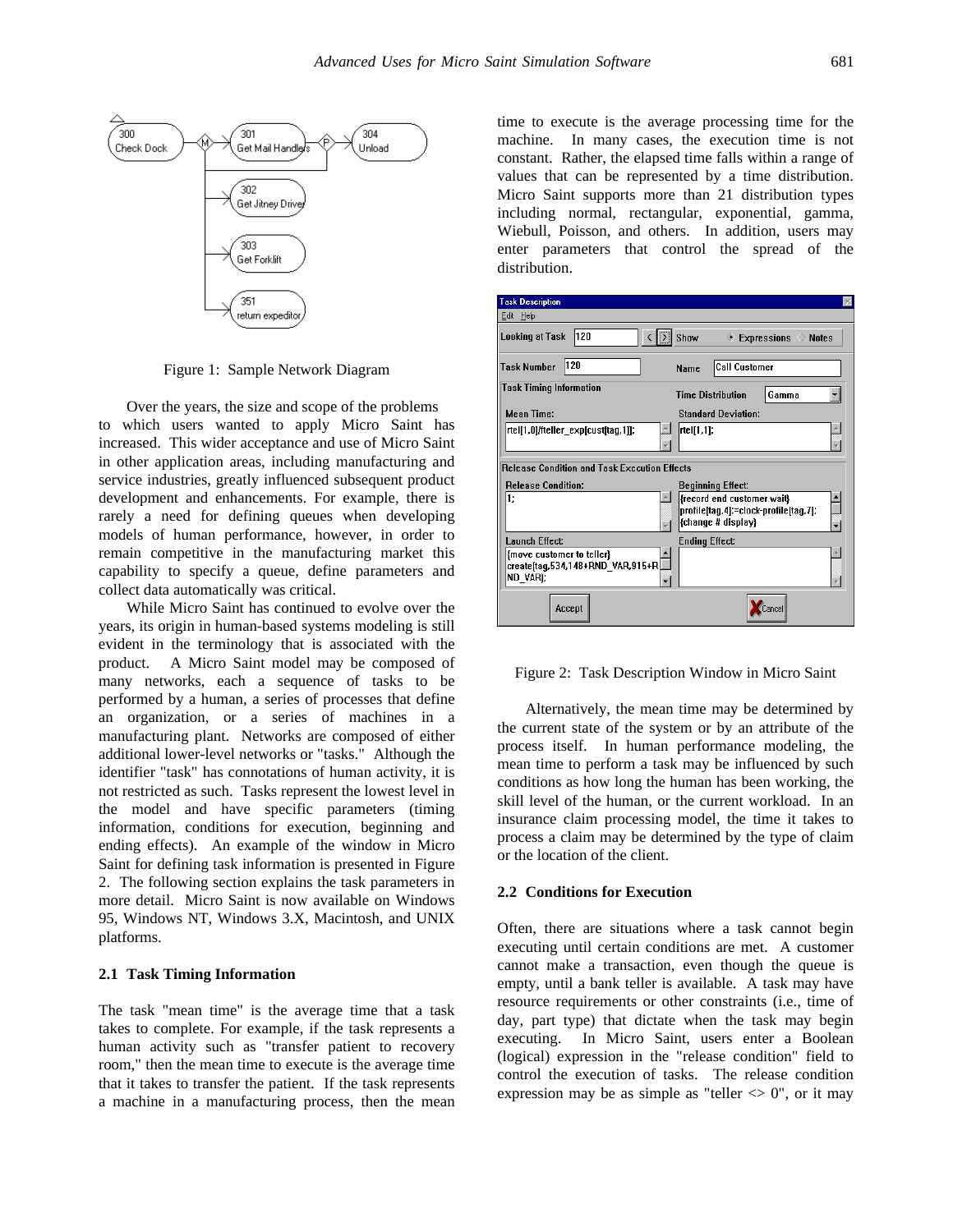be a complicated expression where several conditions are evaluated such as "(clock  $> 8 \&$  clock  $< 16$ ) & (clerk  $\leq$ busy)." Entities moving through the network, whether they be patients, parts, or claim forms cannot be released into a task for processing until the release condition for the task evaluates to true.

### **2.3 Beginning and Ending Effects**

The current state of the system may change when a task begins or ends. For example, when a machine begins processing a part it becomes "busy" and is not available to another part until it has finished. The user would define the following expressions in Micro Saint to define this condition:

Release Condition: busy  $= 0$ ; (A test for logical equality is represented as "==" in Micro Saint.) This keeps an entity (part, patient, etc.) from moving into the task when the task is "busy" processing another entity.

Beginning Effect: busy  $:= 1$ ; (Assignment statements are represented as ":=" in Micro Saint.) This sets the busy flag to TRUE so that the next entity cannot enter the task. As long as the task is executing, the busy flag will remain equal to "1".

Ending Effect: busy := 0; When the task finishes executing, the ending effect is evaluated and the busy flag is set to 0. Now, when the release condition is evaluated, the condition will be true and the next entity can enter the task.

The relationship between the release condition and the beginning and ending effects provides a general, yet powerful mechanism for users to define complex behaviors within the system they are modeling. Users may define variables that are specific to their system and manipulate the value of the variables as needed so that they can accurately represent their system. They do not have to compromise the accuracy of their model by relying on pre-defined "blocks" within the modeling tool nor do they have to learn a complex programming language in order to obtain the level of control required.

A feature that greatly increases Micro Saint's power is the "parser" that evaluates algebraic expressions. It provides the mathematical power of computer programming languages such as FORTRAN or C, but eliminates the need for compiling the model before running it. One of the biggest advantages of the parser is that it allows users to interactively change the value of model parameters while the model is executing. For example, the user can increase the number of resources available or change the execution time for a task while the model is executing to see what the overall effects on the system would be.

#### **3 MODEL DEVELOPMENT**

The process of building a Micro Saint model involves two separate but interrelated steps. First, the user must define the structure of the task network. This is done by selecting the appropriate tool from the tool palette and placing the object in the drawing space of the network diagram. The Micro Saint tool palette and drawing space is presented in Figure 3.



Figure 3: Micro Saint Tool Palette

Micro Saint uses a standard windows "point and click" approach to define the network objects. Using the mouse to "double-click" on an object will open it so that information specific to the object may be entered. Figure 2 above is an example of the Task Description window that is opened when the user double-clicks on a task (i.e., node in the network).

Task sequencing is defined by clicking and dragging with the mouse from the first task to the following task(s). A diamond shaped "decision icon" appears on the network diagram when more than one following task is defined. Users must enter the conditions that control the branching when there is more than one following task. Micro Saint provides the following decision types to ensure that all real-world situations may be represented in the model:

Probabilistic - The following task conditions are evaluated and the next task to execute is determined by the relative probabilities of all tasks listed. Probabilistic decisions allow only one of the following tasks to execute.

Multiple - The following task conditions are evaluated and all of the tasks whose conditions evaluate to non-zero will execute.

Tactical - The following task conditions are evaluated and the next task to execute is the task whose condition evaluates to the highest value.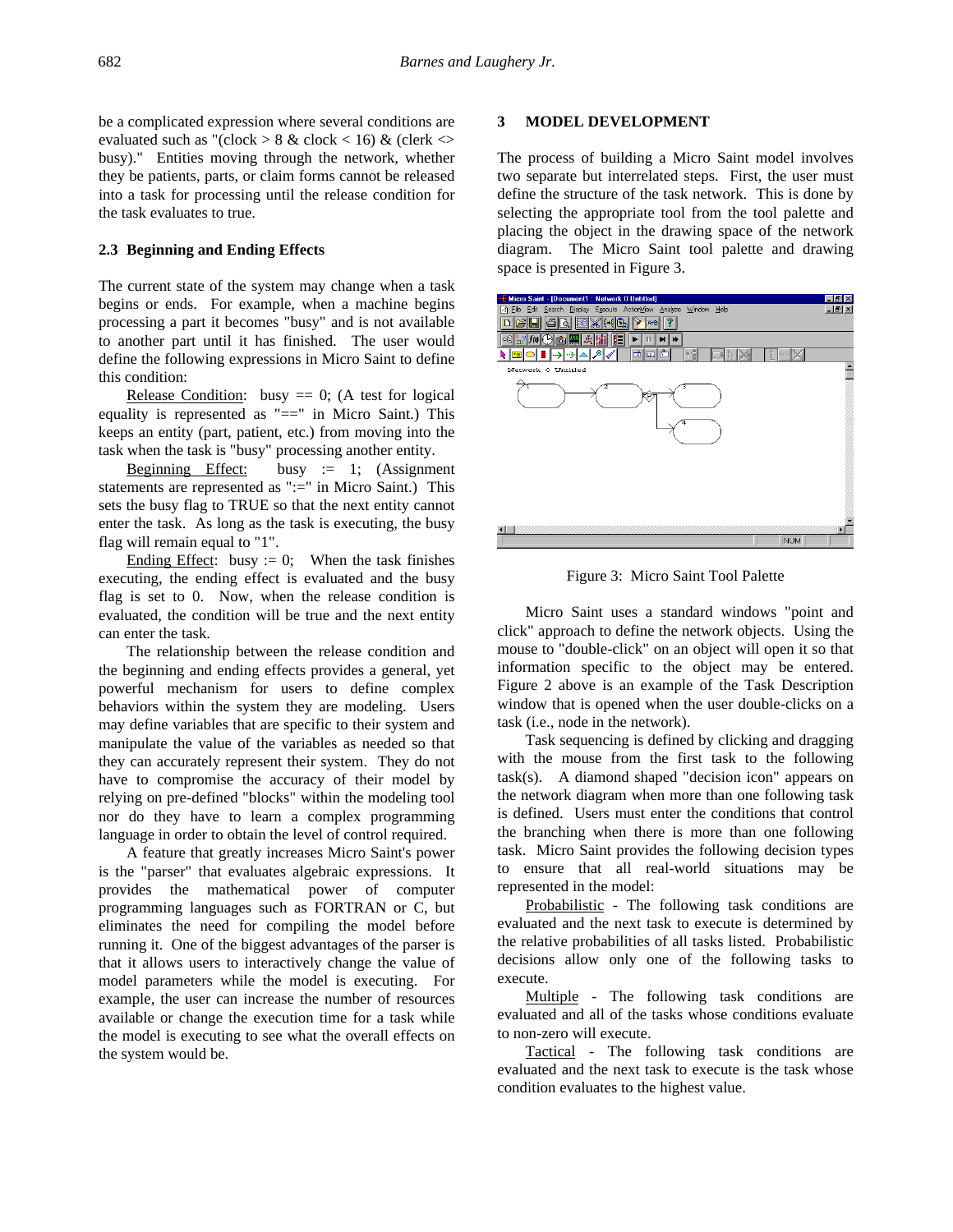Variables and algebraic expressions can be used in the branching logic and the value of the variables can be changed by conditions in the model. This gives the user complete control and manipulation of the network flow. Figure 4 is an example of a tactical decision that controls the flow of patients in an emergency room model through the network based on the seriousness of their injury.

| <b>Description of Decision</b> |                                      |                      |          |
|--------------------------------|--------------------------------------|----------------------|----------|
| Edit<br>Help                   |                                      |                      |          |
| <b>Looking at Decision</b>     | 12                                   | $\boxed{\mathbf{K}}$ |          |
|                                | Task Name assign triage              | <b>Decision Type</b> | Tactical |
|                                | <b>Next Task: Routing Condition:</b> |                      | * More * |
| 3<br>registration              | triage[tag] < 3;                     |                      |          |
| 4                              | triage[tag] == 3;                    |                      |          |
| major                          |                                      |                      |          |
|                                |                                      |                      |          |
|                                |                                      |                      |          |
|                                |                                      |                      |          |
|                                |                                      |                      |          |
|                                |                                      |                      |          |
|                                |                                      |                      |          |
|                                |                                      |                      |          |
|                                |                                      |                      |          |
|                                | Accept                               | Cancel               | v More v |

Figure 4: Micro Saint Tactical Decision

All of these features work to provide an environment for the model developer that is easy to learn and easy to use. Once the basic concepts are understood, any system or process can be modeled using Micro Saint. In addition, users can build models at any level of complexity. Some applications may require a very lowlevel, detailed definition while for others, a high-level definition is sufficient.

### **4 OPTIMIZATION**

Version 2.0 includes OptQuest, a model optimization function. OptQuest allows users to automatically search for optimal solutions to complex systems. The concept of optimizing solutions is very simple and very useful. Most simulation models have constrained resources controlled by the user that affect system performance. These resources represent design variables that are critical to decision makers. Typical questions related to resources are:

 How many machines of each kind should we have in our shop in order to maximize the throughput without exceeding our budget?

 How many tellers and supervisors should we employ in our bank in order to maximize their utilization while also minimizing expected waiting time for the customer?

 What delivery frequency and batch size should we use in our just-in-time system in order to minimize inventory and production costs?

 OptQuest allows for the creation of intelligent search procedures capable of finding optimal or near-optimal solutions to complex problems while only evaluating a small fraction of the possible alternatives. OptQuest is the result of implementing these cutting-edge technologies by customizing their operation to optimization to your simulation model. The Optimizer searches for the best possible answer to your optimization problem. OptQuest allows you to efficiently find high performance parameter settings for your most complex simulation model.

### **5 ANALYSIS AND RESULTS**

People build models to provide insight to, or answer specific questions about, a system or process. Some information can be gained by watching the Micro Saint model run. Micro Saint's symbolic animation capability provides an animated view of the network diagram as the model is running. Users can watch as entities flow through the network or wait in queues before being processed. This type of animation is particularly useful in debugging the model. An example of an animated network is shown in Figure 5.



Figure 5: Micro Saint Symbolic Animation

Micro Saint also provides an iconic animation capability called ActionView (see Figure 6) that allows users to build a realistic "picture" of their model.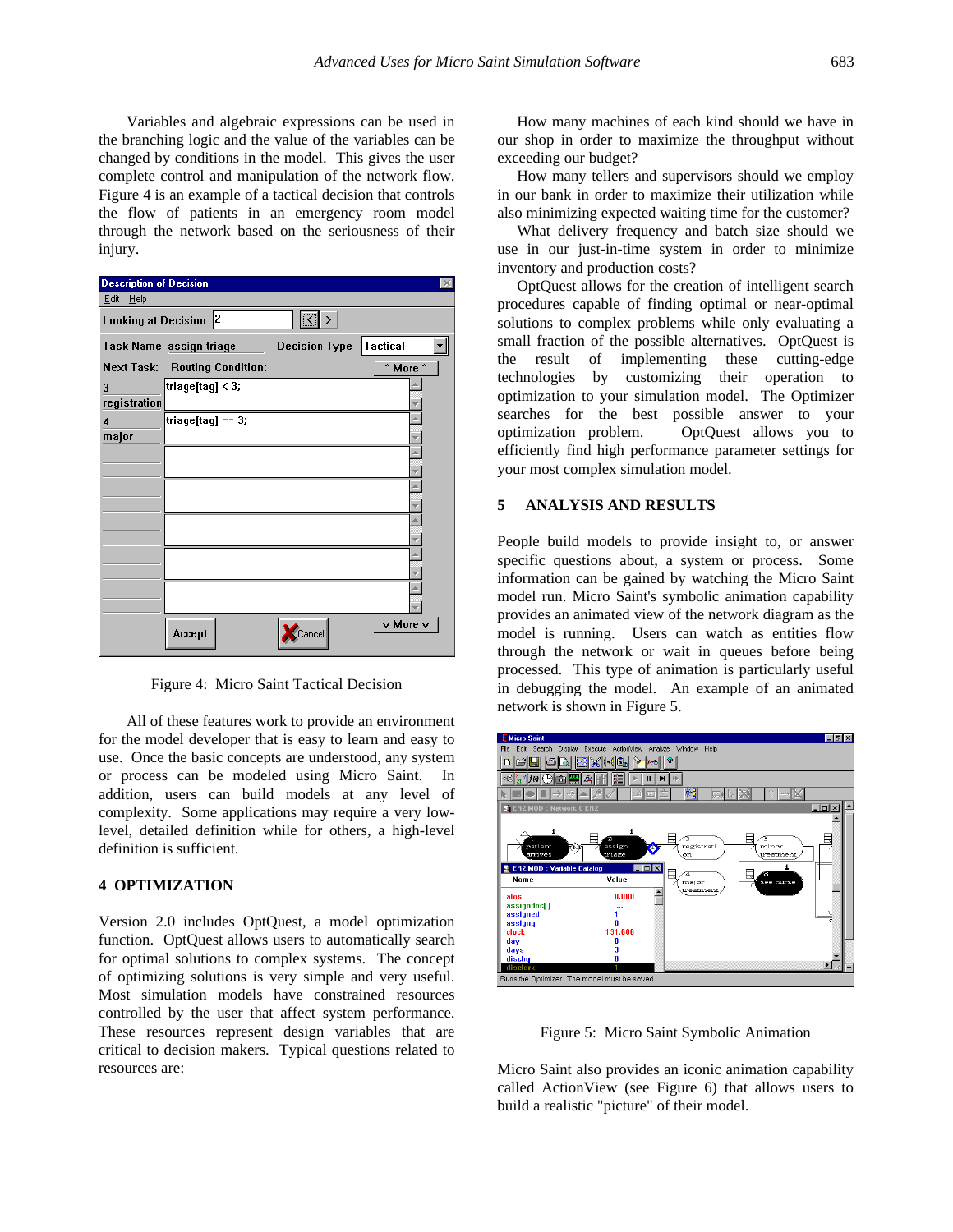

Figure 6: Micro Saint ActionView Animation

In addition, data can be collected at any time during the model run. A new feature of Version 2.0 includes automatic queue data collection. By turning on the data collection, and running a Micro Saint model, you can then at the end of the run automatically analyze queue data on the length of the queue, the average wait time, the maximum and minimum wait times (see Figure 7).



Figure 7: Micro Saint Automatic Data Collection Graphs

 In addition you can create snapshots for specific information on the changing state of model variables. Sometimes it is sufficient to save the state of the system at the end of the run. However, in order to gain insight into the dynamic aspects of the system users can "take snapshots" of the model variables any time during run. These "snapshots" of data can be analyzed using the graphing capabilities within Micro Saint or imported into another statistical analysis package. Through the results of the simulation analysis and the insights gained, users can assess the relative merits of alternative solutions as

well as predict their impact that leads to a better understanding of the costs and benefits.

#### **6 MANUFACTURING**

Micro Saint is used in the manufacturing industry to look at throughput, cycle time, the optimal schedules and in new factory layout. Major companies have found Micro Saint is easy to use and very flexible making it a choice for companies that need a simulation tool to use in different departments such as the work cell analysis and the reengineering of the accounting department.

 The new Optimization feature in Micro Saint appeals to manufacturing facilities. For example, if a company is doing a simulation of their inventory system, the reorder point, the order quantity and the time between inventory reviews are the variables that that define the system. The optimizer can help define the optimal inventory policy with respect to minimizing a function of total expected cost.

For example, a Fortune 100 company had a cellular manufacturing layout that they felt could be made more efficient. They were about to make substantial capital improvements in manufacturing system equipment and wanted to make sure the new equipment was integrated with the old equipment in the best possible way. The company used Micro Saint to model their manufacturing system and reach their goals of finding a cellular layout that would meet their production goals. This study required a sophisticated model because the production goals were spread across 40 different product types , and capacity for inventory was limited, indicating a need for a JIT design. The study was limited to three weeks in length.

In the process of building the model, the customer gained an understanding of the system that showed them many areas for potential improvement. The project did not attempt to discover the "optimal design" for the cell rather it only identified one of an entire family of solutions that would work. More models were built in order to simulation the other production line cells. These models allowed the customer to consider tradeoffs based on operator utilization balanced against the cost of the equipment, operator training, installation requirements and process time. The bottom line was the manufacturer was able to increase production by 71% and increase profit per unit by 142%. This resulted in an increase in the annual profits of the company by over 400% on that single production line. The company reduced costs and improved quality with a small investment in simulation.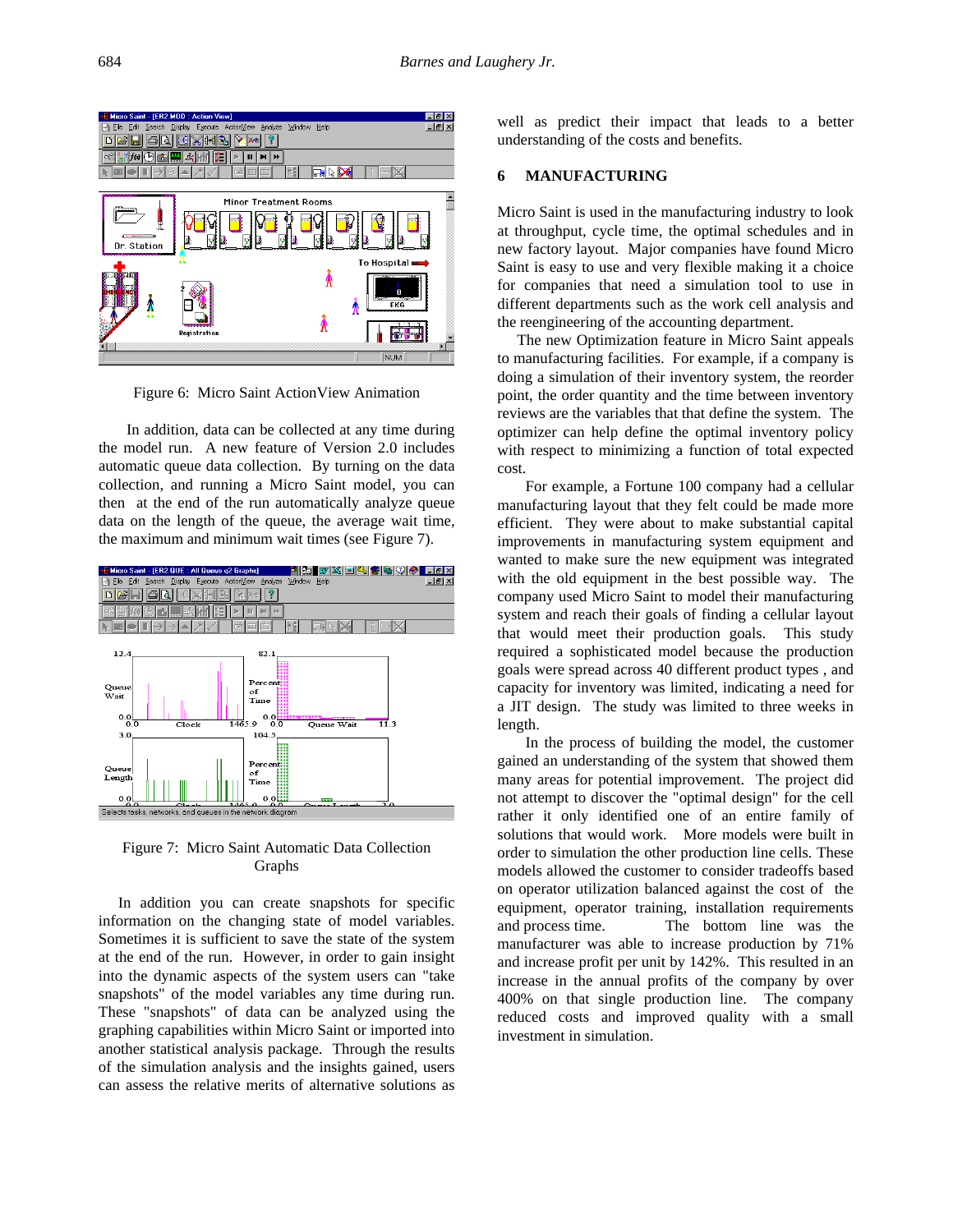## **7 HEALTH CARE**

In the health care industry, Micro Saint has been used to look at emergency room flow, ambulatory services, OBGYN units, pharmaceutical processes and patient file flow. Customers often choose health care facilities on the basis of the quality of service they receive. Every hospital or health care organization must answer questions about cost and quality. One way hospitals are able to look at cost versus quality is by using simulation. In one instance, an Ambulatory Surgery Department, the department that cares for patients both pre-operatively and post-operatively, had run out of space. The question was to build a new facility or redesign the existing space without changing the surgery schedule. Micro Saint was used to simulate the flow of patients from ambulatory surgery to surgery to recovery and back to ambulatory surgery. A management engineer simulated the effects on many different alternatives for routing patients through the system and maximized the utilization of the facilities.

The hospital staff was so pleased with the recommendations for the ambulatory surgery facilities that the management engineer was asked to help evaluate the surgery schedule on a daily basis. The changes recommended as a result of the simulation models allowed the hospital to increase the number of patients that can be scheduled for ambulatory surgery, therefore increasing profits while improving the quality of service being offered to patients.

This is just one example of how Micro Saint can help improve the patient care while reducing costs at a hospital.

## **8 HUMAN FACTORS AND ERGONOMICS**

The use of simulation to analyze human factors and ergonomics is a relatively new application of simulation. However, we at Micro Analysis and Design have found simulation to be extremely useful in evaluating decisions such as "how many crewmembers do we need to fly an airplane?" and "what will the availability of trucks be for a given number of maintainers of given skill types?" Additionally, we have developed simulation techniques to answer these questions as a function of equipment design factors.

For example, during the early design phases of the Army Comanche helicopter, one of the key objectives was that the aircraft be piloted and operated entirely by one human. Central to that objective was the question, "Can one person do it all?" We were called upon to examine this issue with respect to four alternative helicopter cockpit designs. Specifically, the purpose of this project was to determine whether a one-person cockpit design would cause the operator's workload to reach unacceptable levels during the mission.

Micro Saint computer models were developed for each of the cockpit alternatives considered. Variables and modeling constructs were included in these models to track operator workload demands in the visual, auditory, cognitive, and psychomotor aspects of the operator's tasks. Using these models, simulation experiments were conducted under several experimental conditions corresponding to different cockpit designs. For each design, operator workload was predicted and the tasks driving workload were identified. The advantages of each of the alternatives were identified. The report we prepared discussed the relative advantages and disadvantages of each design as well as the projected technological requirements that would be required to support a one-person cockpit. Ultimately, we recommended that a one-person cockpit was not feasible within the technical and other design constraints.

This is one of many examples of human engineering questions we have addressed with Micro Saint.

## **9 BUSINESS PROCESS REENGINEERING**

Business Process Reengineering is a term that, in effect, applies to all the areas previously discussed. In many cases the process the way it is today is looked at critically and in depth, the reengineering project is defined, objectives are set and a team is assembled. Then questions are asked by a team as to why a certain process is done in a certain way. The phrase, "because it has always been done that way" is a clue that closer scrutiny is warranted. To be competitive in today's environment one has to look beyond the limited scope of the same four walls. In evaluating the process many hard questions unfold. How many people needed to get the job done? Is there any cross training going on so one person can be more productive?

At this point in most BPR analyses, a process map is built. The process map is in turn used to identify the data requirements for what is the heart of the understanding phase, the process model. The process model is, essentially, a task network. When the data requirements are defined and the sources of the required data have been identified, a task analysis is conducted to verify the process map and begin the development of a process simulation model of the current process. In this case, the simulation takes an additional role - the means of process model verification and validation.

For example, in a hospital model, we gathered all the information for an obstetric unit, built a model and validated the model -- only then did we find out the process that was given to us by doctors was not the actual way the nurses went about their tasks! If we had